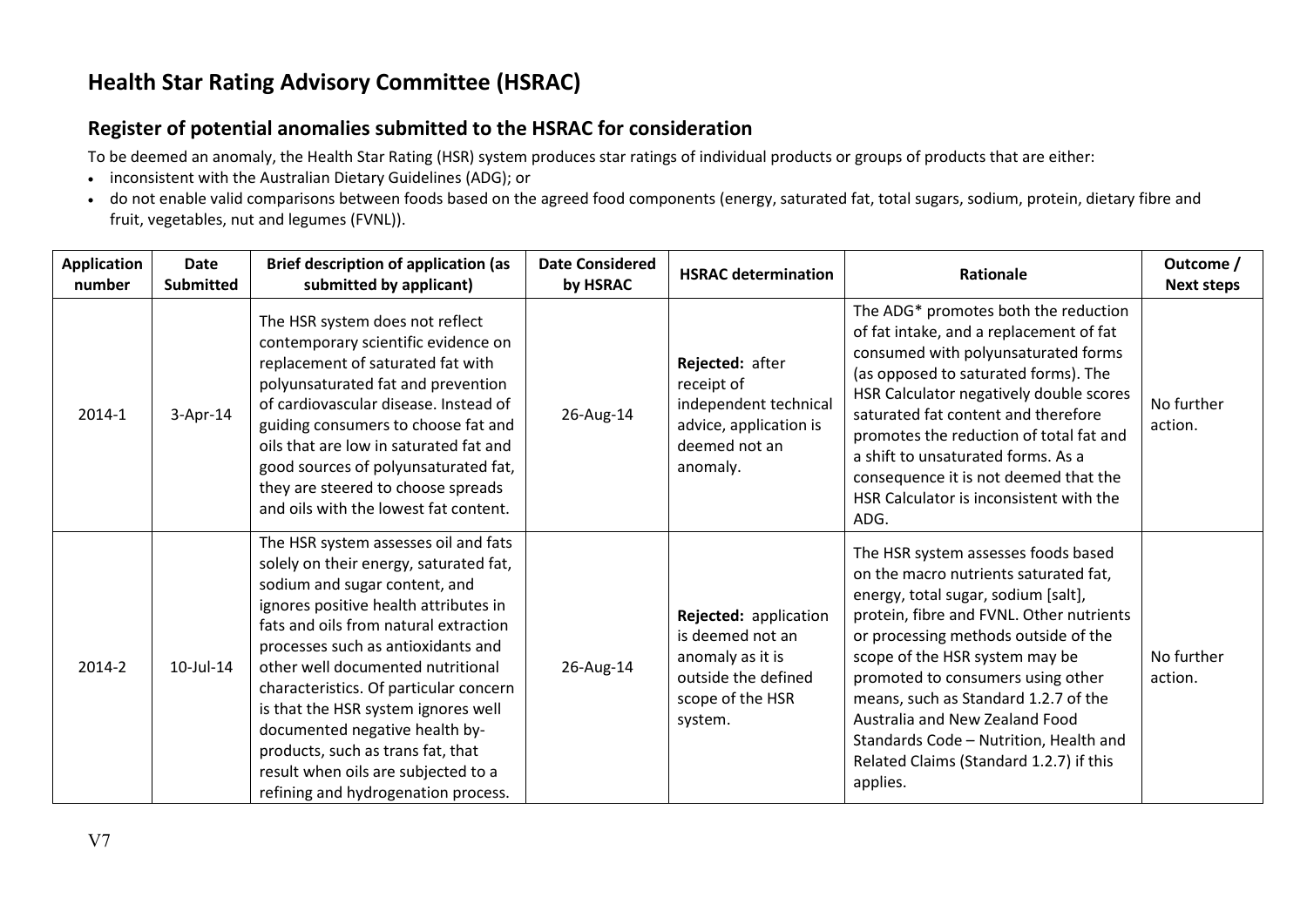| <b>Application</b><br>number | <b>Date</b><br><b>Submitted</b> | <b>Brief description of application (as</b><br>submitted by applicant)                                                                                                                                                                                                                                                                                                                                                                                                                                                                                                                                                                                                                                                                                      | <b>Date Considered</b><br>by HSRAC | <b>HSRAC determination</b>                            | Rationale                                                                                                                                                                                                                   | Outcome /<br><b>Next steps</b> |
|------------------------------|---------------------------------|-------------------------------------------------------------------------------------------------------------------------------------------------------------------------------------------------------------------------------------------------------------------------------------------------------------------------------------------------------------------------------------------------------------------------------------------------------------------------------------------------------------------------------------------------------------------------------------------------------------------------------------------------------------------------------------------------------------------------------------------------------------|------------------------------------|-------------------------------------------------------|-----------------------------------------------------------------------------------------------------------------------------------------------------------------------------------------------------------------------------|--------------------------------|
| 2014-3                       | 14-Jul-14                       | Just-add-water' instant drink<br>preparations (coffee, hot chocolate,<br>chai etc) fall into the Category $1 -$<br>Beverages (other than dairy<br>beverages), rather than Category 1D-<br>Dairy Beverages as they deliver less<br>than 10% RDI calcium/serve and<br>contain more than 25% of non-dairy<br>ingredients. As a result these<br>products appear to be unfairly<br>represented (as they are categorised<br>alongside soft drinks, rather than<br>milk based coffees and flavoured<br>milks) and renovation by industry is<br>not encouraged as there is no way<br>within this category to increase the<br>star rating unless you add in fibre or<br>protein, which is not what the<br>consumer is expecting or demanding<br>from these products. | 26-Aug-14                          | Rejected: application<br>is deemed not an<br>anomaly. | Due to the significantly different<br>nutritional composition between<br>traditional milk based coffees and water<br>based coffee preparations, it has been<br>determined that it is unfair to compare<br>one to the other. | No further<br>action.          |
| 2014-4                       | 8-Aug-14                        | The definition of what is considered<br>a constituent, an extract or as an<br>isolate of FVNL (including coconut,<br>spices, herbs, fungi, seeds and<br>algae).                                                                                                                                                                                                                                                                                                                                                                                                                                                                                                                                                                                             | 26-Aug-14                          | Rejected: application<br>is deemed not an<br>anomaly. | Standard 1.2.7 clearly defines<br>mycoprotein as an extract and<br>therefore is not eligible for FVNL points<br>under the HSR system.                                                                                       | No further<br>action.          |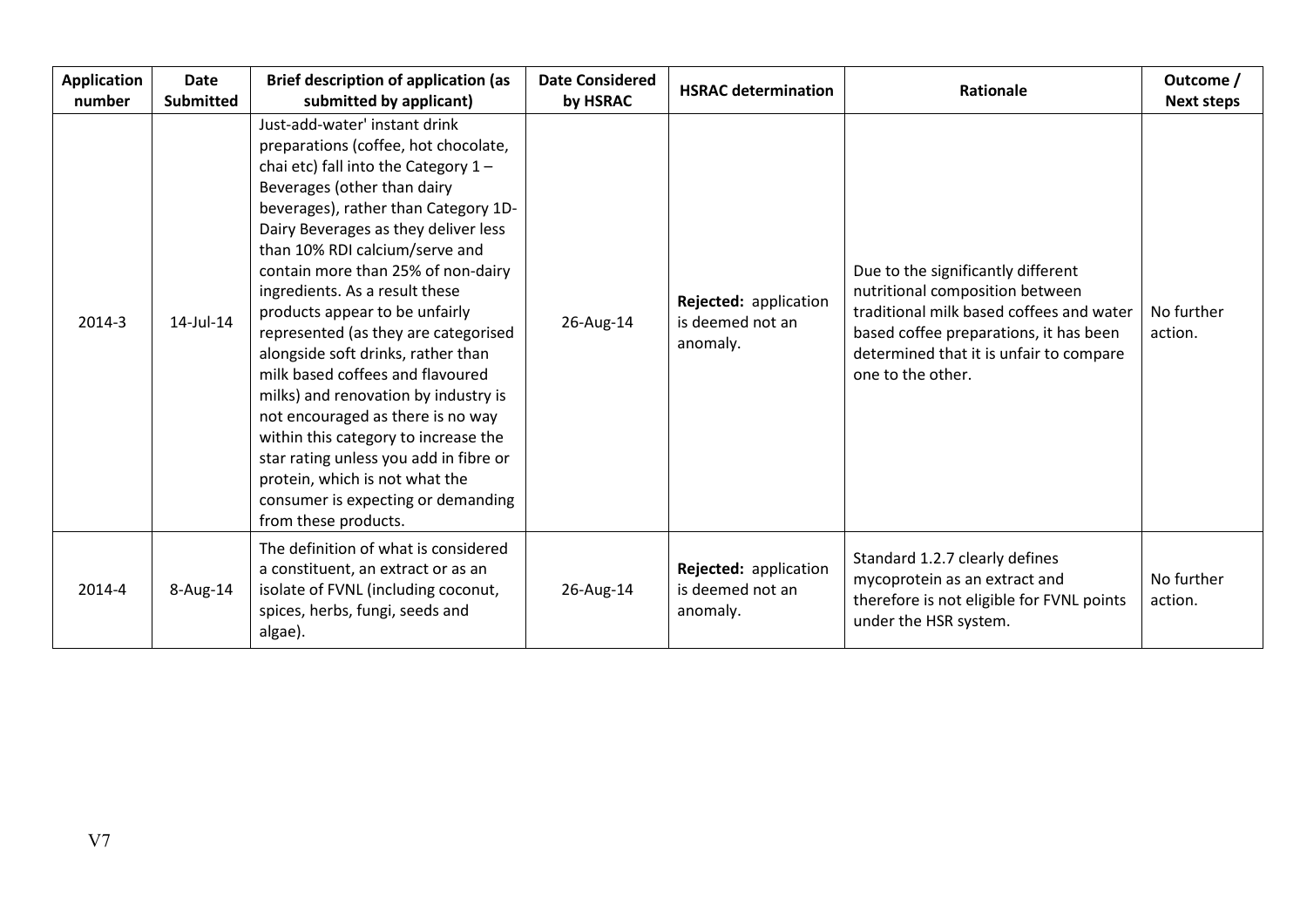| <b>Application</b><br>number | <b>Date</b><br><b>Submitted</b> | <b>Brief description of application (as</b><br>submitted by applicant)                                                                                                                                                                                                                                                                                                                                                                                                                                                                | <b>Date Considered</b><br>by HSRAC | <b>HSRAC determination</b>                            | Rationale                                                                                                                                                                                                                                                                                                                                                                                                                                                                                             | Outcome /<br><b>Next steps</b>                                                                                                                       |
|------------------------------|---------------------------------|---------------------------------------------------------------------------------------------------------------------------------------------------------------------------------------------------------------------------------------------------------------------------------------------------------------------------------------------------------------------------------------------------------------------------------------------------------------------------------------------------------------------------------------|------------------------------------|-------------------------------------------------------|-------------------------------------------------------------------------------------------------------------------------------------------------------------------------------------------------------------------------------------------------------------------------------------------------------------------------------------------------------------------------------------------------------------------------------------------------------------------------------------------------------|------------------------------------------------------------------------------------------------------------------------------------------------------|
| 2014-5                       | 16-Sep-14                       | The FVNL % for canned vegetables<br>and legumes is based on as sold,<br>while the compositional data for<br>these products is based on as<br>consumed (drained). Whilst this is<br>consistent with the Food Standards<br>Code characterising ingredient %<br>calculation, it hinders the HSR that<br>can be achieved and does not reflect<br>what is consumed. There is a<br>significant difference in the FVNL %<br>between as sold (52% - 62%) versus<br>as consumed (drained) (approx.<br>90%) and consequent modifying<br>points. | 31-Oct-14                          | Accepted: application<br>is deemed an<br>anomaly.     | The existing Characterising Ingredients<br>and Components of Standard 1.2.10 of<br>the Australia and New Zealand Food<br>Standards Code which is referred to in<br>the Guide for Industry to the HSR<br>Calculator, was written purely for the<br>purpose of product labelling and does<br>not support the purpose and intent of<br>the HSR system. The HSRAC has<br>determined that it is appropriate to<br>provide an exemption to adopting this<br>calculation method when determining<br>the HSR. | The Guide for<br>Industry to the<br><b>HSR Calculator</b><br>was updated<br>accordingly<br>and uploaded<br>to the HSR<br>website on<br>3 March 2015. |
| 2014-6                       | 13-Oct-14                       | The HSR Calculator rates some<br>"core" dairy foods at the lower end<br>of the rating scale. In contrast some<br>nutrient poor, energy dense<br>"discretionary" foods: cakes,<br>biscuits, chips, jelly, and icy poles are<br>scoring 3 to 5 stars. This is contrary<br>to the ADG and misleads consumers<br>as to the healthiness of foods when<br>comparing between foods<br>particularly between "core" dairy<br>foods and "discretionary" foods.                                                                                  | 31-Oct-14                          | Rejected: application<br>is deemed not an<br>anomaly. | The HSR Calculator has been technically<br>developed to rate the nutritional quality<br>of the product within their product<br>categories. The categories have been<br>developed in order to support the<br>recommendations of the ADG.<br>Discretionary foods are allowed as part<br>of the ADG, and as the HSR system does<br>not promote volumes or food<br>consumption frequency this issue is not<br>deemed to contradict the ADG.                                                               | No further<br>action.                                                                                                                                |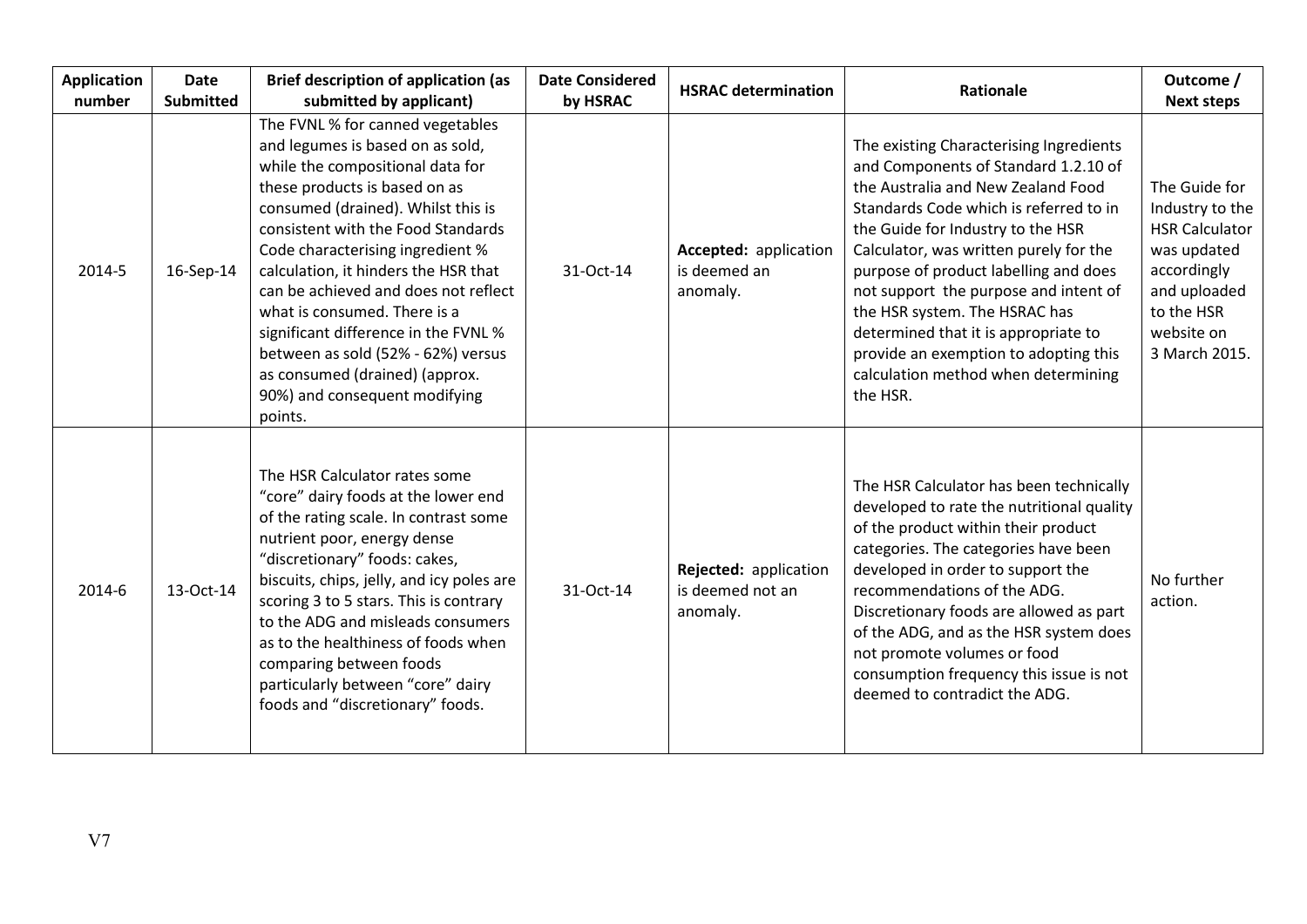| <b>Application</b><br>number | Date<br><b>Submitted</b> | <b>Brief description of application (as</b><br>submitted by applicant)                                                                                                                                                                                                                                                                                                                              | <b>Date Considered</b><br>by HSRAC | <b>HSRAC determination</b>                            | <b>Rationale</b>                                                                                                                                                                                                                                                                                                                                                                                                   | Outcome /<br><b>Next steps</b> |
|------------------------------|--------------------------|-----------------------------------------------------------------------------------------------------------------------------------------------------------------------------------------------------------------------------------------------------------------------------------------------------------------------------------------------------------------------------------------------------|------------------------------------|-------------------------------------------------------|--------------------------------------------------------------------------------------------------------------------------------------------------------------------------------------------------------------------------------------------------------------------------------------------------------------------------------------------------------------------------------------------------------------------|--------------------------------|
| 2014-7                       | 21-Oct-14                | Not all plain (nothing added) frozen<br>vegetables score a HSR of 5 stars.<br>This is inconsistent with the ADG<br>which recommends individuals<br>"enjoy a wide variety of nutritious<br>foods from [the] five food groups<br>everyday [including] plenty of<br>vegetables of different types and<br>colours".                                                                                     | 17-Feb-15                          | Rejected: application<br>is deemed not an<br>anomaly. | Throughout the development of the<br>HSR system, the Technical Design<br>Working Group and Front of Pack<br>Labelling Project Committee concluded<br>that giving all vegetables a 5 star rating<br>would impact on ratings for other food<br>products and create a lack of<br>differentiation for many processed<br>foods. It would also alter the scores of<br>other products within Category 2 -<br>other foods. | No further<br>action.          |
| 2015-1                       | $2$ -Jan-15              | Products that contain both dairy and<br>non-dairy components [such as<br>cheese and crackers], but do not<br>meet the requirements to be<br>categorised as a category 2D food<br>because they contain more than 25%<br>non-dairy food, receive a low HSR<br>score that is not representative of<br>the combined food nor comparable<br>to products that may be considered<br>'comparable' products. | 17-Feb-15                          | Rejected: application<br>is deemed not an<br>anomaly. | When cheese and crackers are<br>presented in a single package, the<br>crackers usually comprise more than<br>25% of the product. The HSRAC<br>therefore agreed that the product<br>should not be categorised as a dairy<br>product, rather it falls into Category 2 -<br>other foods.                                                                                                                              | No further<br>action.          |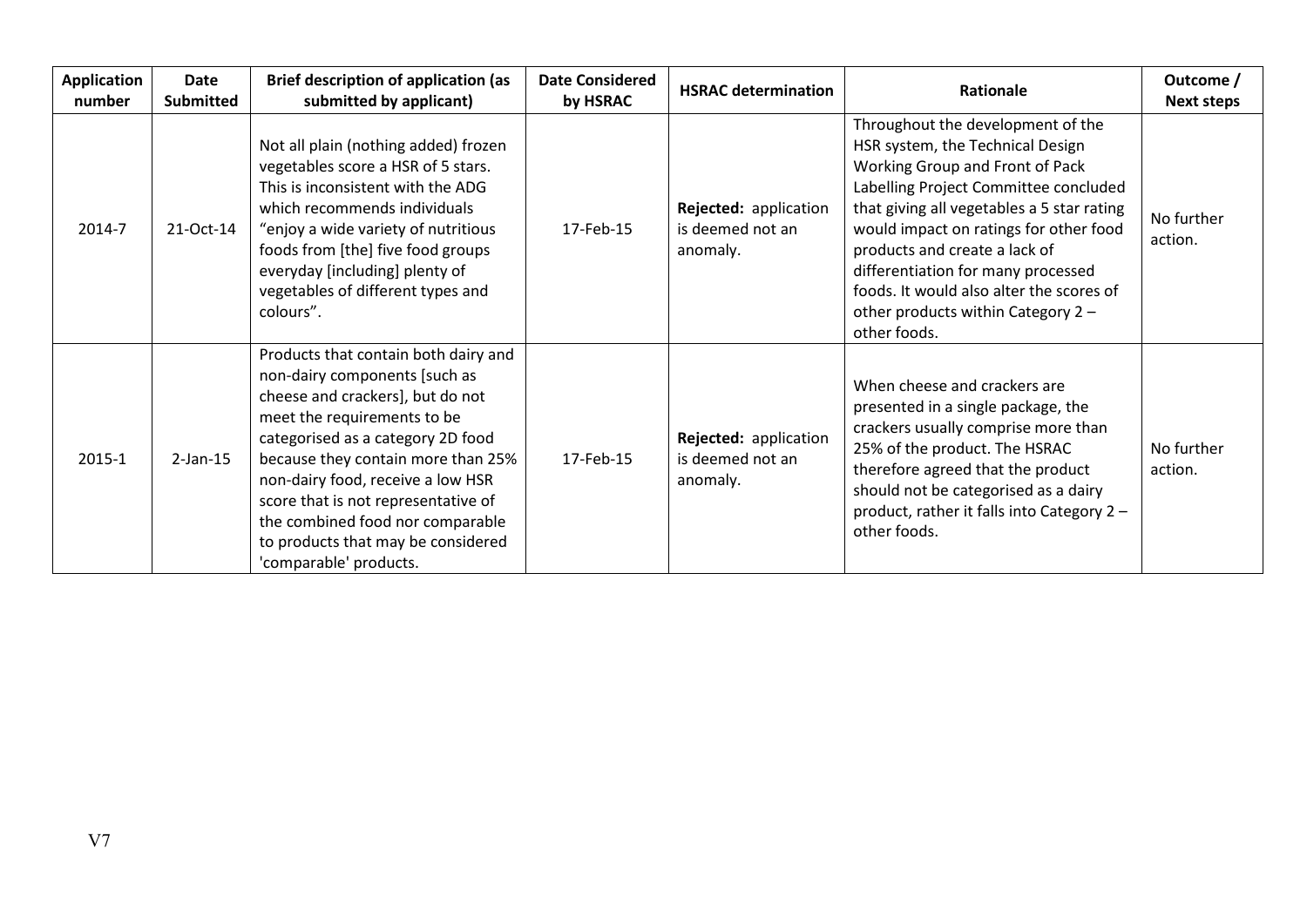| <b>Application</b><br>number | <b>Date</b><br><b>Submitted</b> | <b>Brief description of application (as</b><br>submitted by applicant)                                                                                                                                                                                                                                                                                                                                                                                                               | <b>Date Considered</b><br>by HSRAC | <b>HSRAC determination</b>                            | Rationale                                                                                                                                                                                                                                                                 | Outcome /<br><b>Next steps</b> |
|------------------------------|---------------------------------|--------------------------------------------------------------------------------------------------------------------------------------------------------------------------------------------------------------------------------------------------------------------------------------------------------------------------------------------------------------------------------------------------------------------------------------------------------------------------------------|------------------------------------|-------------------------------------------------------|---------------------------------------------------------------------------------------------------------------------------------------------------------------------------------------------------------------------------------------------------------------------------|--------------------------------|
| 2015-2                       | $2-Jan-15$                      | By adding positive nutrients such as<br>protein and fibre boosters, to non-<br>core food products such as a<br>processed protein bar,<br>manufacturers can develop products<br>that score a HSR of 5, even when the<br>natural protein and fibre content of<br>the remaining ingredients remains<br>negligible if not zero. This product<br>group scores too highly compared<br>with other similar products/groups<br>ie the product group receives an<br>inappropriate HSR.         | 17-Feb-15                          | Rejected: application<br>is deemed not an<br>anomaly. | The HSR Calculator was not designed to<br>discern different types of fibre.                                                                                                                                                                                               | No further<br>action.          |
| 2015-3                       | $2$ -Jan-15                     | One potato chip product scores<br>much higher than all other varieties.<br>This is because the baseline points<br>are just below 13, which means it is<br>the only variety of chip that is<br>eligible to count its protein points for<br>the HSR. By slightly reducing the<br>sodium and sat fat, but increasing<br>the sugar, the product falls just<br>below the baseline points thresholds<br>and when compared to other<br>products it receives an unrealistically<br>high HSR. | 17-Feb-15                          | Rejected: application<br>is deemed not an<br>anomaly. | The HSRAC noted that there will be<br>some outliers as a result of products<br>that sit on or near the cut-points for the<br>various nutrients. The example<br>illustrates that by undertaking simple<br>reformulation, a higher HSR is possible<br>within that category. | No further<br>action.          |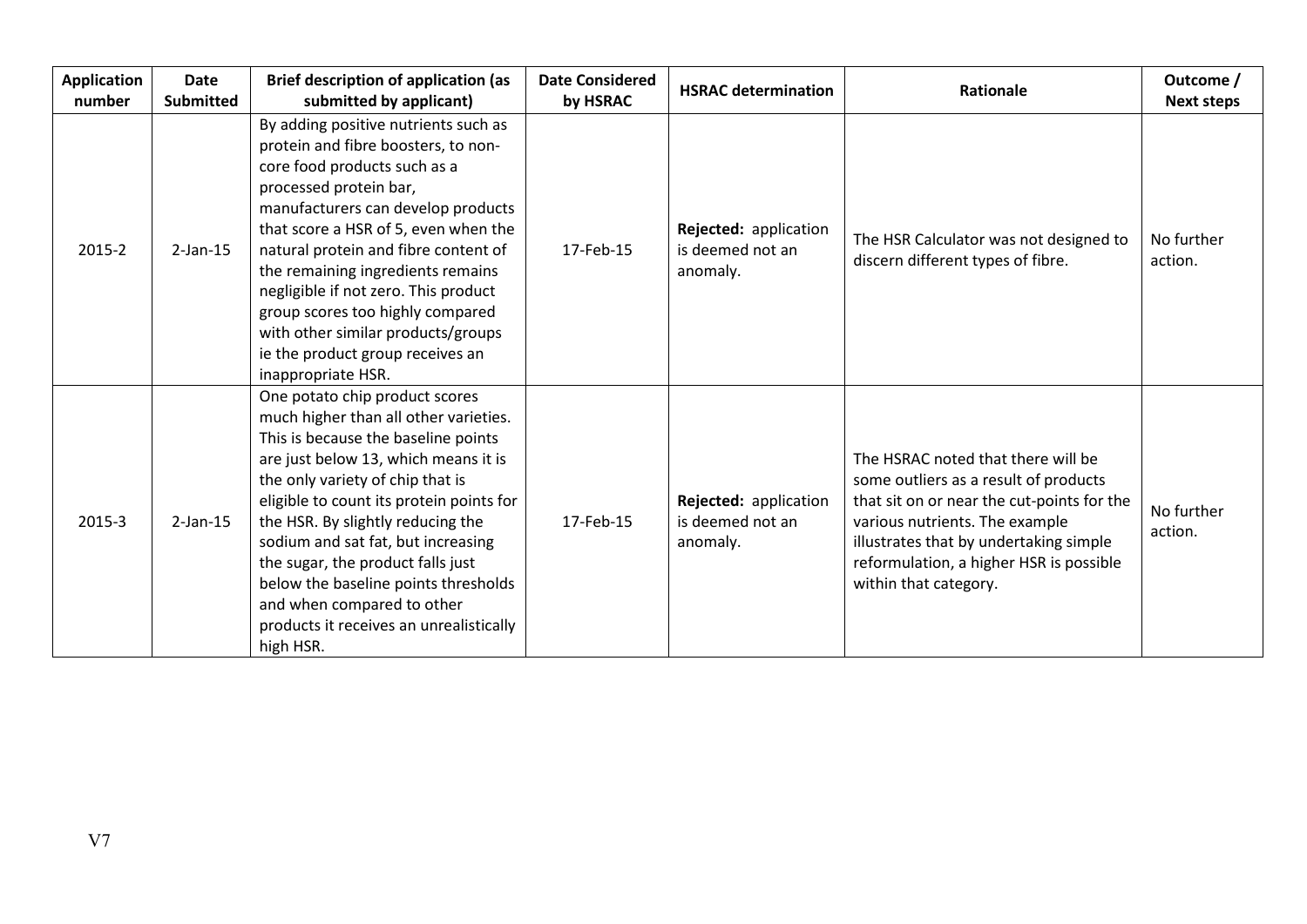| <b>Application</b><br>number | Date<br><b>Submitted</b> | <b>Brief description of application (as</b><br>submitted by applicant)                                                                                                                                                                                                                                                                                                                                                                                                                                                                                                                  | <b>Date Considered</b><br>by HSRAC | <b>HSRAC determination</b>                            | Rationale                                                                                                                                                                                                                                                                                                                                                                                                                                                                                                                                                                       | Outcome /<br><b>Next steps</b>                                                                                                   |
|------------------------------|--------------------------|-----------------------------------------------------------------------------------------------------------------------------------------------------------------------------------------------------------------------------------------------------------------------------------------------------------------------------------------------------------------------------------------------------------------------------------------------------------------------------------------------------------------------------------------------------------------------------------------|------------------------------------|-------------------------------------------------------|---------------------------------------------------------------------------------------------------------------------------------------------------------------------------------------------------------------------------------------------------------------------------------------------------------------------------------------------------------------------------------------------------------------------------------------------------------------------------------------------------------------------------------------------------------------------------------|----------------------------------------------------------------------------------------------------------------------------------|
| 2015-4                       | 10-June-15               | A juice product which appears to be<br>aimed at children scores five stars<br>despite its high energy and sugar<br>content. The label states that the<br>product contains "one serve of fruit"<br>and "no added sugar". However a<br>single serve is defined as 250mL,<br>equivalent to two serves of fruit<br>according to the ADG, and a single<br>serve contains 25.3g sugar.<br>The rating obtained by the product<br>and, as a result, the message being<br>portrayed to consumers, is contrary<br>to the advice provided in the ADG<br>and Australian Guide to Healthy<br>Eating. | $17$ -July- $15$                   | Rejected: application<br>is deemed not an<br>anomaly. | The product displays an accurate HSR<br>and does not represent an anomaly<br>according to the agreed definition. The<br>matter raised pertains to serve sizes<br>appropriate for children, the marketing<br>of products to children and the<br>potential for these products to be<br>inconsistent with the ADG relevant to<br>children, rather than the validity and<br>accuracy of the HSR system and HSR<br>Calculator outputs. The issue raised<br>should be considered as part of the<br>evaluation of the HSR system at the end<br>of the five year implementation period. | No further<br>action,<br>however, this<br>issue should<br>be considered<br>as part of the<br>evaluation of<br>the HSR<br>system. |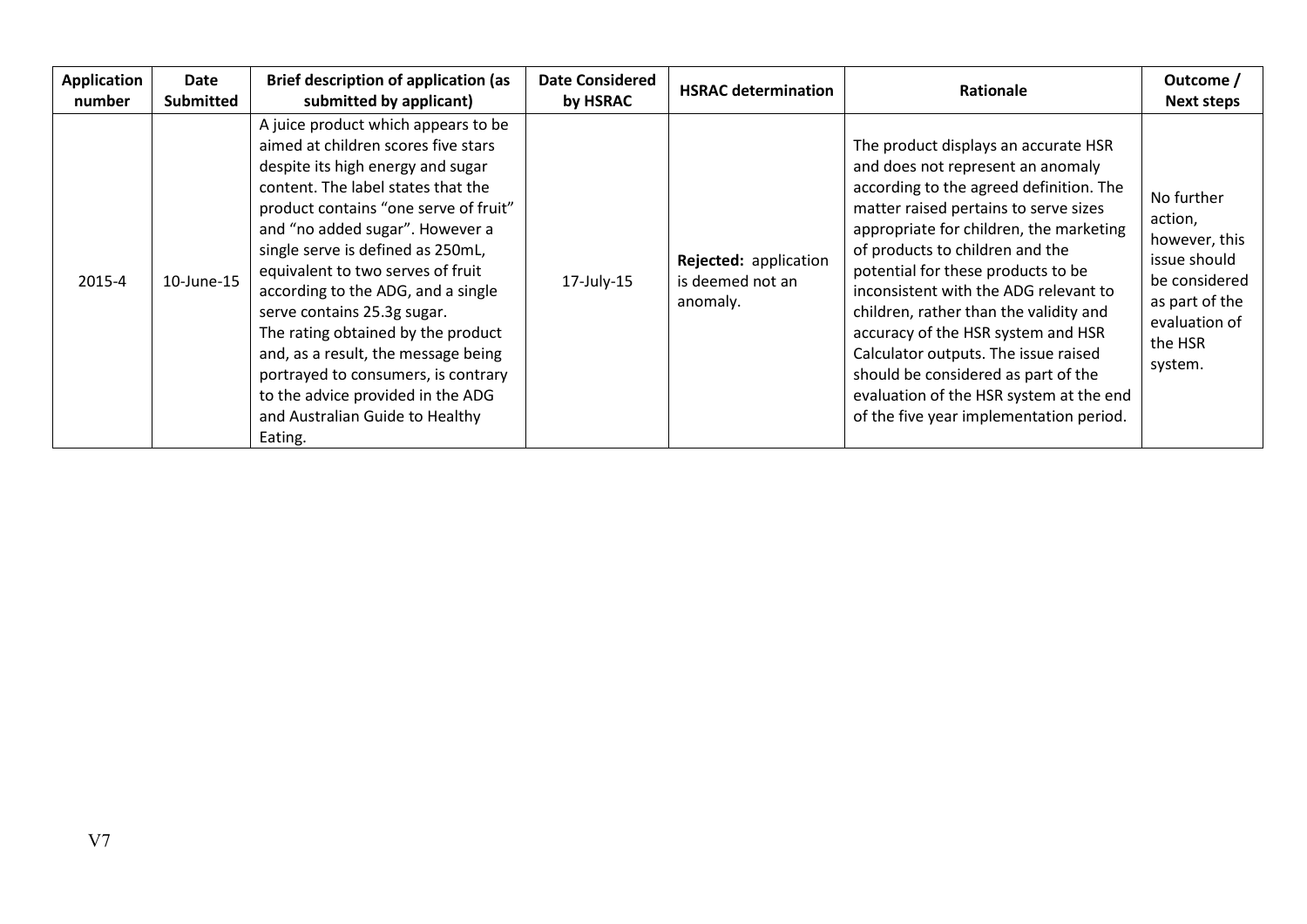| <b>Application</b><br>number | <b>Date</b><br><b>Submitted</b> | <b>Brief description of application (as</b><br>submitted by applicant)                                                                                                                                                                                                                                                              | <b>Date Considered</b><br>by HSRAC | <b>HSRAC determination</b>                            | <b>Rationale</b>                                                                                                                                                                                                                                                                                                                                                                                                                                                                                                                                                                                                                                                                                                                                    | Outcome /<br><b>Next steps</b> |
|------------------------------|---------------------------------|-------------------------------------------------------------------------------------------------------------------------------------------------------------------------------------------------------------------------------------------------------------------------------------------------------------------------------------|------------------------------------|-------------------------------------------------------|-----------------------------------------------------------------------------------------------------------------------------------------------------------------------------------------------------------------------------------------------------------------------------------------------------------------------------------------------------------------------------------------------------------------------------------------------------------------------------------------------------------------------------------------------------------------------------------------------------------------------------------------------------------------------------------------------------------------------------------------------------|--------------------------------|
| 2015-5                       | $6$ -July-15                    | The system does not recognise that<br>some foods fill special dietary needs<br>and as a result does not provide<br>sufficient differentiation between<br>categories of products.<br>Within the algorithm there is<br>insufficient distinction between<br>types of fats and insufficient weight<br>is allocated to sugar quantities. | $2$ -Oct-15                        | Rejected: application<br>is deemed not an<br>anomaly. | The HSRAC determined that during the<br>development of the HSR system a very<br>specific decision was made regarding<br>the treatment of fat within the HSR<br>algorithm. It was determined that for<br>the purposes of the HSR system,<br>saturated fat, a high risk nutrient, would<br>be the only type of fat to contribute to<br>HSR baseline points, noting that total<br>fat content would be considered by way<br>of the baseline points allocated for<br>energy content.<br>The Committee also determined that a<br>very considered and purposeful<br>decision was made regarding the role of<br>allergens and foods manufactured for<br>special dietary needs and it was<br>determined that these considerations<br>would be out of scope. | No further<br>action.          |
| 2015-6                       | $13$ -July-15                   | Bottled water receives five stars<br>whilst<br>bottled flavoured water with a small<br>amount of added sugar (or flavour<br>etc) receives only two stars<br>suggesting that there is greater<br>difference in 'healthfulness' than<br>actually exists.                                                                              | Submission<br>withdrawn            | N/A                                                   | N/A                                                                                                                                                                                                                                                                                                                                                                                                                                                                                                                                                                                                                                                                                                                                                 | N/A                            |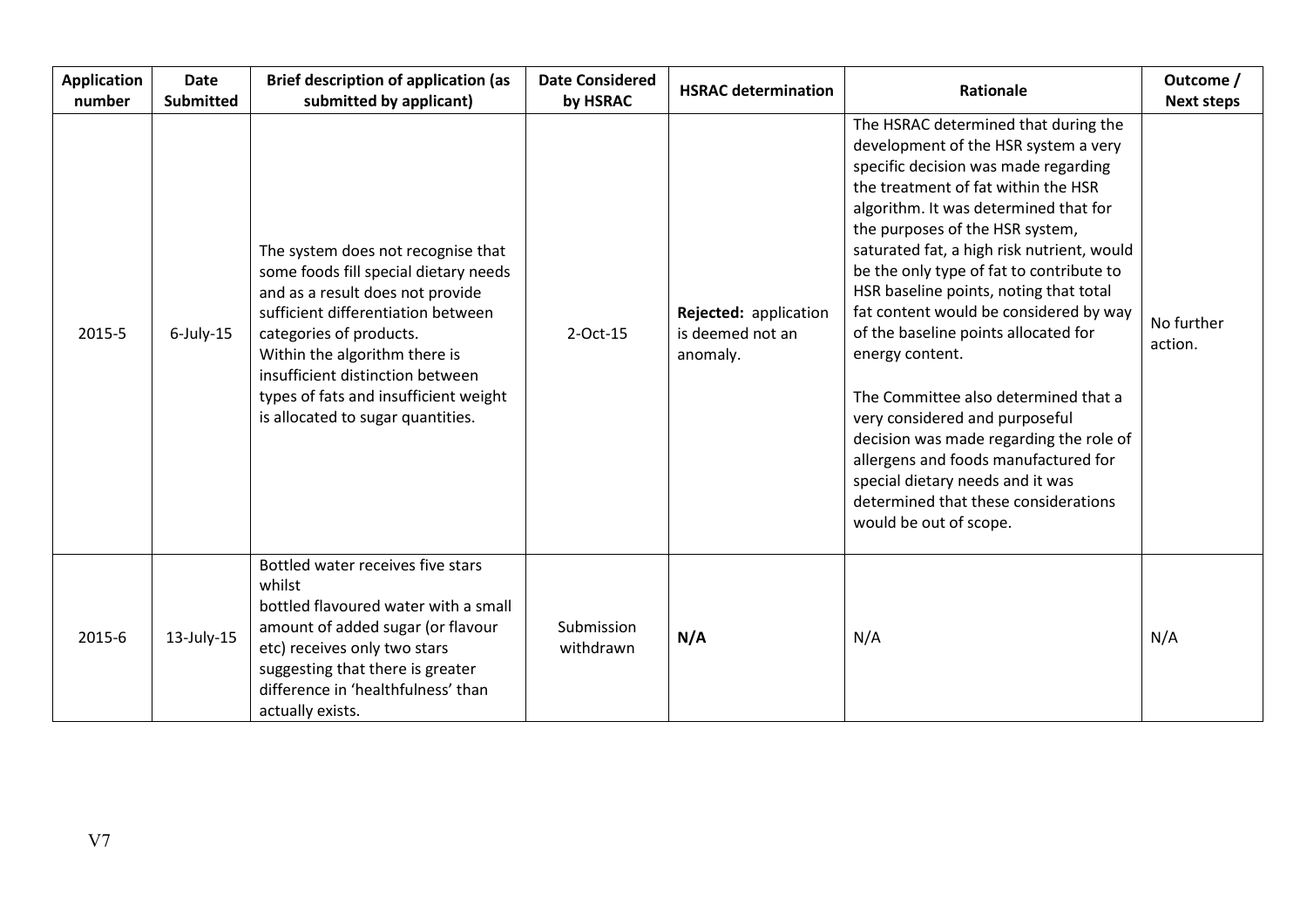| <b>Application</b><br>number | <b>Date</b><br><b>Submitted</b> | <b>Brief description of application (as</b><br>submitted by applicant)                                                                                                                                                         | <b>Date Considered</b><br>by HSRAC | <b>HSRAC determination</b>                            | Rationale                                                                                                                                                                                                                                                                                                                                                                                                                                                                 | Outcome /<br><b>Next steps</b>                                                                                                                                                                                                                                                                               |
|------------------------------|---------------------------------|--------------------------------------------------------------------------------------------------------------------------------------------------------------------------------------------------------------------------------|------------------------------------|-------------------------------------------------------|---------------------------------------------------------------------------------------------------------------------------------------------------------------------------------------------------------------------------------------------------------------------------------------------------------------------------------------------------------------------------------------------------------------------------------------------------------------------------|--------------------------------------------------------------------------------------------------------------------------------------------------------------------------------------------------------------------------------------------------------------------------------------------------------------|
| 2015-7                       | 21-Aug-15                       | Honey is unfairly treated within the<br>HSR system due to its high level of<br>naturally occurring sugar.<br>Most consumers perceive honey as a<br>"healthier" product and a 1-star<br>score may undermine that<br>perception. | 2-Oct-15                           | Rejected: application<br>is deemed not an<br>anomaly. | The HSRAC noted that the HSR system<br>was not designed for single ingredient<br>foods and that whilst there is no<br>expectation that the HSR system be<br>applied to such products, they were not<br>excluded from the system. The HSRAC<br>also noted that some suppliers of honey<br>may wish to apply the HSR system,<br>(even if only the energy icon) further<br>supporting the position not to exclude<br>this entire category of product from the<br>HSR system. | The issue will<br>be put<br>forward for<br>consideration<br>as part of the<br>evaluation of<br>the HSR<br>system; and a<br>new<br>frequently<br>asked<br>question,<br>outlining that<br>the HSR<br>system is not<br>designed for<br>some product<br>categories will<br>be uploaded<br>to the HSR<br>website. |
| 2015-8                       | 14-Dec-15                       | Eggs receive only four stars despite<br>being a natural food and containing<br>essential vitamins and minerals.                                                                                                                | Submission<br>withdrawn            | N/A                                                   | N/A                                                                                                                                                                                                                                                                                                                                                                                                                                                                       | N/A                                                                                                                                                                                                                                                                                                          |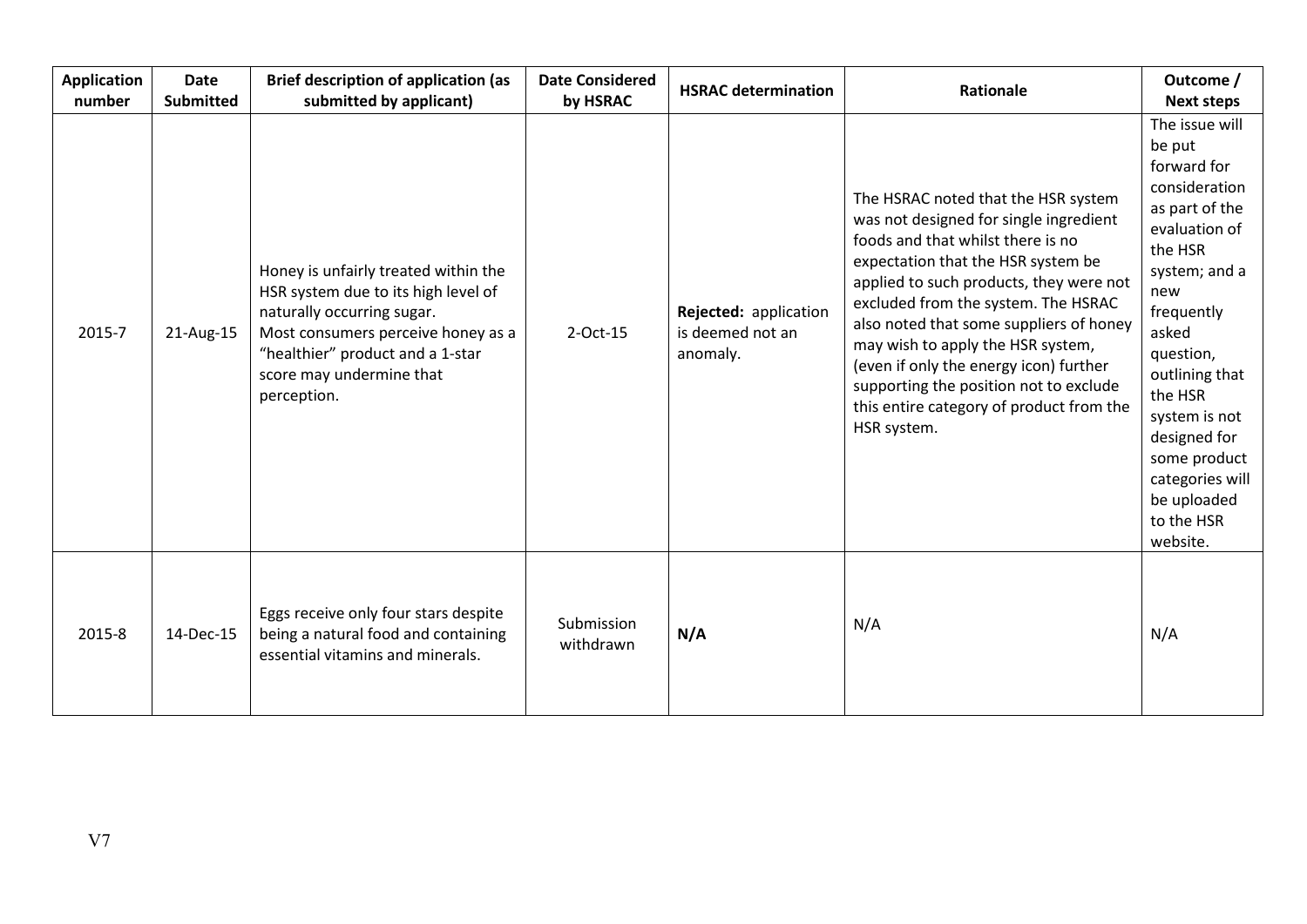| <b>Application</b><br>number | <b>Date</b><br><b>Submitted</b> | <b>Brief description of application (as</b><br>submitted by applicant)                                                                                                                                                                                                                                                                                                                                                                  | <b>Date Considered</b><br>by HSRAC | <b>HSRAC determination</b>                            | <b>Rationale</b>                                                                                                                                                                                                                                                                                                                                                                                                                                                                                                                                       | Outcome /<br><b>Next steps</b> |
|------------------------------|---------------------------------|-----------------------------------------------------------------------------------------------------------------------------------------------------------------------------------------------------------------------------------------------------------------------------------------------------------------------------------------------------------------------------------------------------------------------------------------|------------------------------------|-------------------------------------------------------|--------------------------------------------------------------------------------------------------------------------------------------------------------------------------------------------------------------------------------------------------------------------------------------------------------------------------------------------------------------------------------------------------------------------------------------------------------------------------------------------------------------------------------------------------------|--------------------------------|
| 2016-1                       | $2$ -Feb-16                     | The HSR Calculator does not reflect<br>the true health nature of beverages<br>that are 'fortified waters' (i.e. water<br>with vitamins, minerals, flavours<br>added).                                                                                                                                                                                                                                                                   | N/A                                | Rejected: application<br>is deemed not an<br>anomaly. | The HSRAC has considered the<br>treatment of beverages and in<br>particular 'flavoured or fortified' waters<br>on several occasions and has<br>determined that it is satisfied that these<br>products: do not present an anomaly;<br>and are receiving appropriate ratings<br>under the HSR system. Whilst water is<br>essential for life, beverages such as<br>these are not and it is not seen as<br>necessary to portray them any<br>differently or more favourably than any<br>other beverage product.                                             | No further<br>action.          |
| 2016-2                       | 11-Mar-16                       | Many fruit varieties and some whole<br>fresh vegetables would receive less<br>than five stars under the HSR<br>system. This puts these products at a<br>disadvantage compared to other 5-<br>star rated products like fruit juices;<br>and implies that fruit juice is<br>healthier than or as healthy as whole<br>fruits and vegetables. This is<br>inconsistent with recommendations<br>in the Australian Guide to Healthy<br>Eating. | N/A                                | Rejected: application<br>is deemed not an<br>anomaly. | Although it may be applied, the system<br>is not intended for unprocessed or<br>minimally processed fruits and<br>vegetables.<br>Throughout the development of the<br>HSR system, the Technical Design<br>Working Group and Front-of-Pack<br>Labelling Project Committee concluded<br>that giving all vegetables a five star<br>rating would impact on ratings for other<br>food products and create a lack of<br>differentiation for many processed<br>foods. It would also alter the scores of<br>other products within Category 2 -<br>other foods. | No further<br>action.          |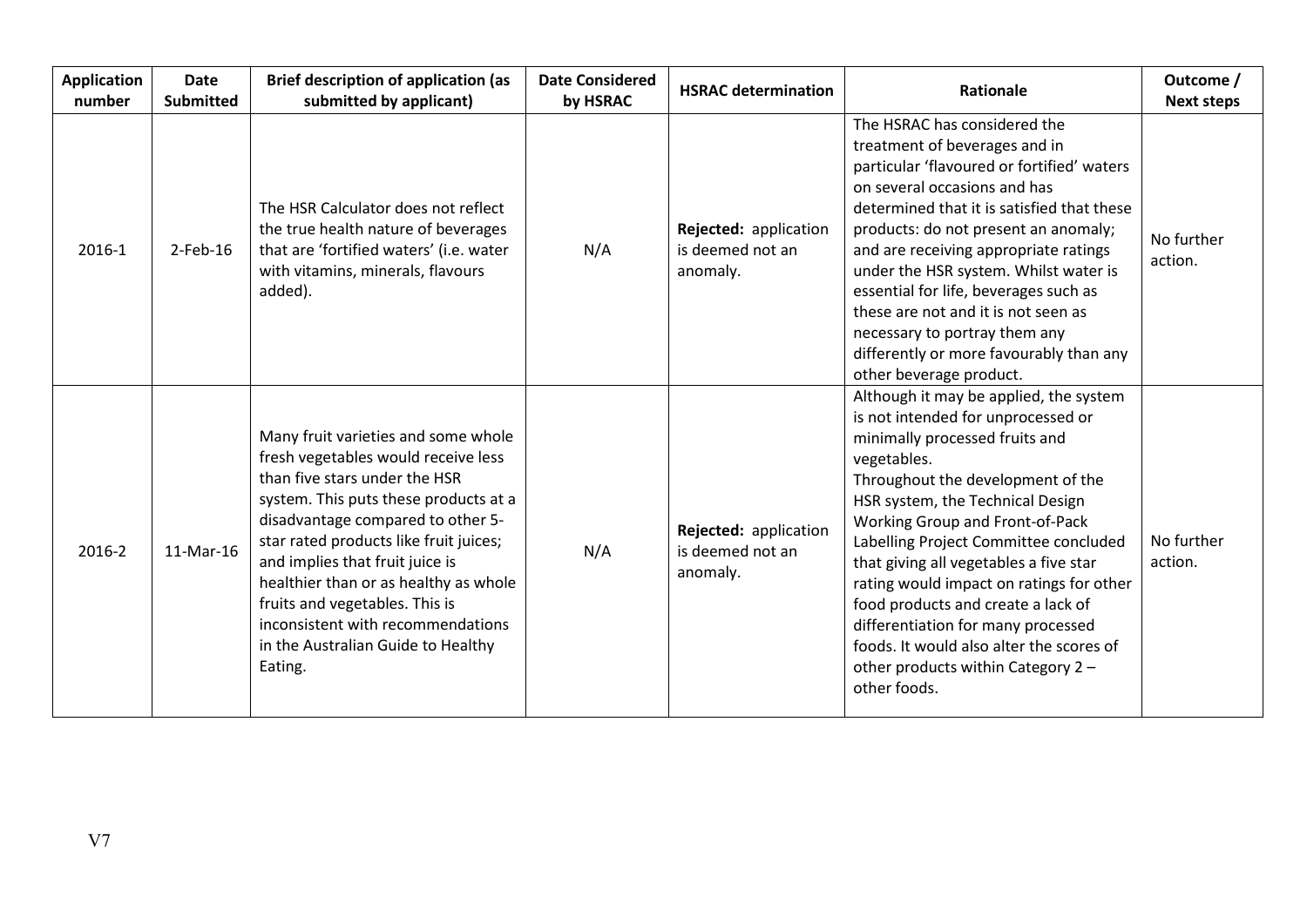| Application<br>number | <b>Date</b><br><b>Submitted</b> | <b>Brief description of application (as</b><br>submitted by applicant)                                                                                                   | <b>Date Considered</b><br>by HSRAC | <b>HSRAC determination</b>                            | Rationale                                                                                                                                                                                                                                                                                                                                                                                                                                                                                                                                                                                                                                                                                                                             | Outcome /<br><b>Next steps</b>                                                                                                       |
|-----------------------|---------------------------------|--------------------------------------------------------------------------------------------------------------------------------------------------------------------------|------------------------------------|-------------------------------------------------------|---------------------------------------------------------------------------------------------------------------------------------------------------------------------------------------------------------------------------------------------------------------------------------------------------------------------------------------------------------------------------------------------------------------------------------------------------------------------------------------------------------------------------------------------------------------------------------------------------------------------------------------------------------------------------------------------------------------------------------------|--------------------------------------------------------------------------------------------------------------------------------------|
| 2016-3                | 1 Aug 16                        | Any food with substantial amounts<br>of added sugar, such as breakfast<br>cereals, muesli bars and sweetened<br>yoghurt are scored too high in<br>relation to their HSR. | N/A                                | Rejected: application<br>is deemed not an<br>anomaly. | In developing the HSR Calculator, the<br>Front-of-Pack Labelling committees<br>carefully considered the treatment of all<br>nutrients within the HSR Calculator,<br>with due consideration of Nutrient<br>Profiling Scoring Criterion and the 2013<br>Australian Dietary Guidelines. The<br>HSRAC is satisfied that sufficient<br>technical consideration was applied<br>during the development of the system<br>and that the HSR Calculator is producing<br>technically accurate star ratings for<br>foods across all categories. While the<br>HSRAC feels that the HSR Calculator is<br>technically sound, they have<br>acknowledged that the issue should be<br>considered as a part of the five year<br>review of the HSR system. | No further<br>action,<br>however, this<br>issue will be<br>considered as<br>part of the five<br>year review of<br>the HSR<br>system. |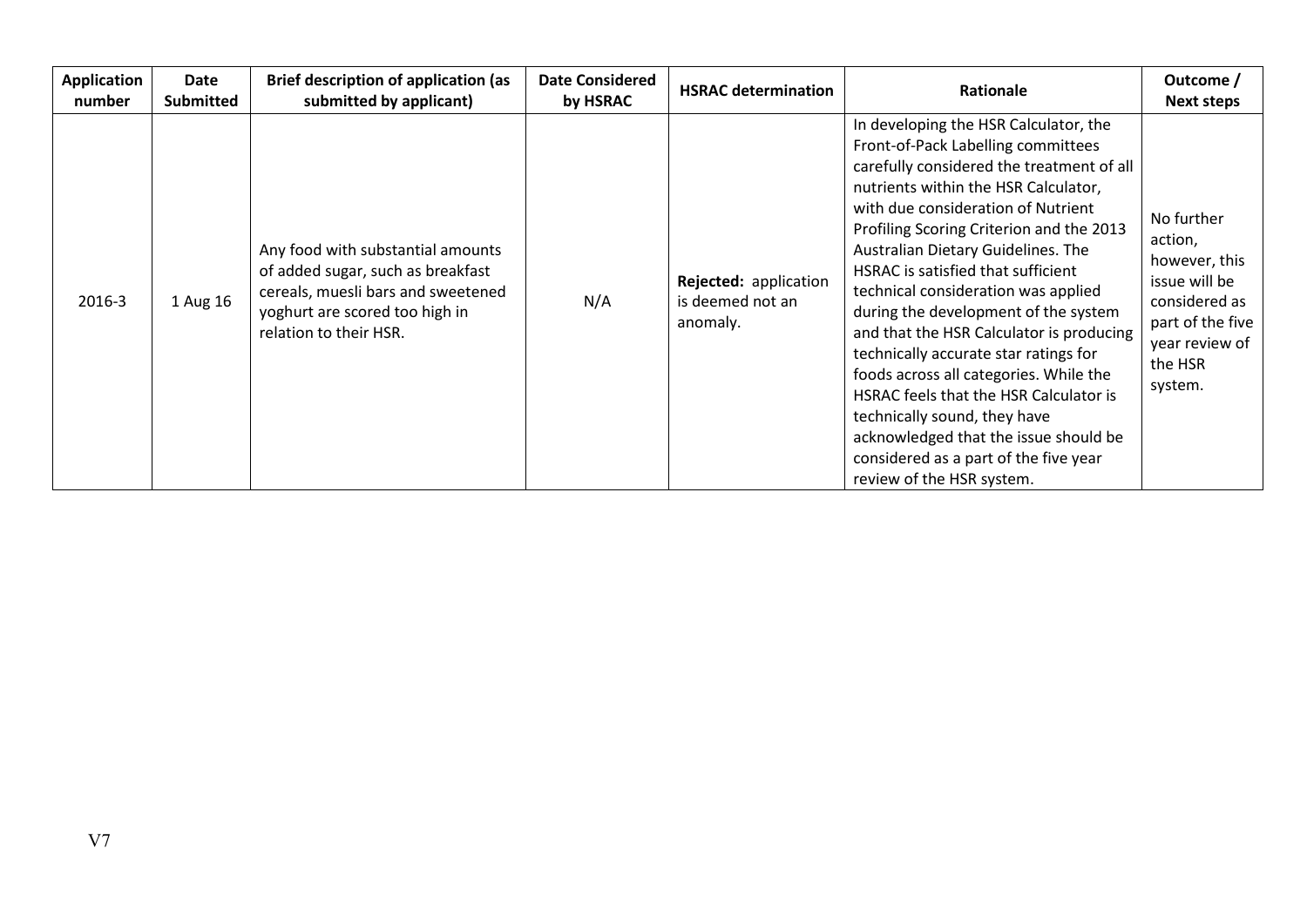| <b>Application</b><br>number | Date<br><b>Submitted</b> | <b>Brief description of application (as</b><br>submitted by applicant)                                                                                                                                                                                                                                                                                                                           | <b>Date Considered</b><br>by HSRAC | <b>HSRAC determination</b>                            | <b>Rationale</b>                                                                                                                                                                                                                                                                                                                                                                                                                                                                                                                                                                                                                                                                                                                      | Outcome /<br><b>Next steps</b>                                                                                                       |
|------------------------------|--------------------------|--------------------------------------------------------------------------------------------------------------------------------------------------------------------------------------------------------------------------------------------------------------------------------------------------------------------------------------------------------------------------------------------------|------------------------------------|-------------------------------------------------------|---------------------------------------------------------------------------------------------------------------------------------------------------------------------------------------------------------------------------------------------------------------------------------------------------------------------------------------------------------------------------------------------------------------------------------------------------------------------------------------------------------------------------------------------------------------------------------------------------------------------------------------------------------------------------------------------------------------------------------------|--------------------------------------------------------------------------------------------------------------------------------------|
| 2016-4                       | 30 Oct 16                | Some breakfast cereals containing<br>26.7% sugar have 4/5 health stars<br>which indicates that the<br>weighting/scaling of the different<br>nutrients in the HSR Calculator must<br>be skewed. This misleads consumers<br>into believing that these products<br>are a healthy choice when making<br>comparisons within the breakfast<br>cereal category or across<br>comparable food categories. | N/A                                | Rejected: application<br>is deemed not an<br>anomaly. | In developing the HSR Calculator, the<br>Front-of-Pack Labelling committees<br>carefully considered the treatment of all<br>nutrients within the HSR Calculator,<br>with due consideration of Nutrient<br>Profiling Scoring Criterion and the 2013<br>Australian Dietary Guidelines. The<br>HSRAC is satisfied that sufficient<br>technical consideration was applied<br>during the development of the system<br>and that the HSR Calculator is producing<br>technically accurate star ratings for<br>foods across all categories. While the<br>HSRAC feels that the HSR Calculator is<br>technically sound, they have<br>acknowledged that the issue should be<br>considered as a part of the five year<br>review of the HSR system. | No further<br>action,<br>however, this<br>issue will be<br>considered as<br>part of the five<br>year review of<br>the HSR<br>system. |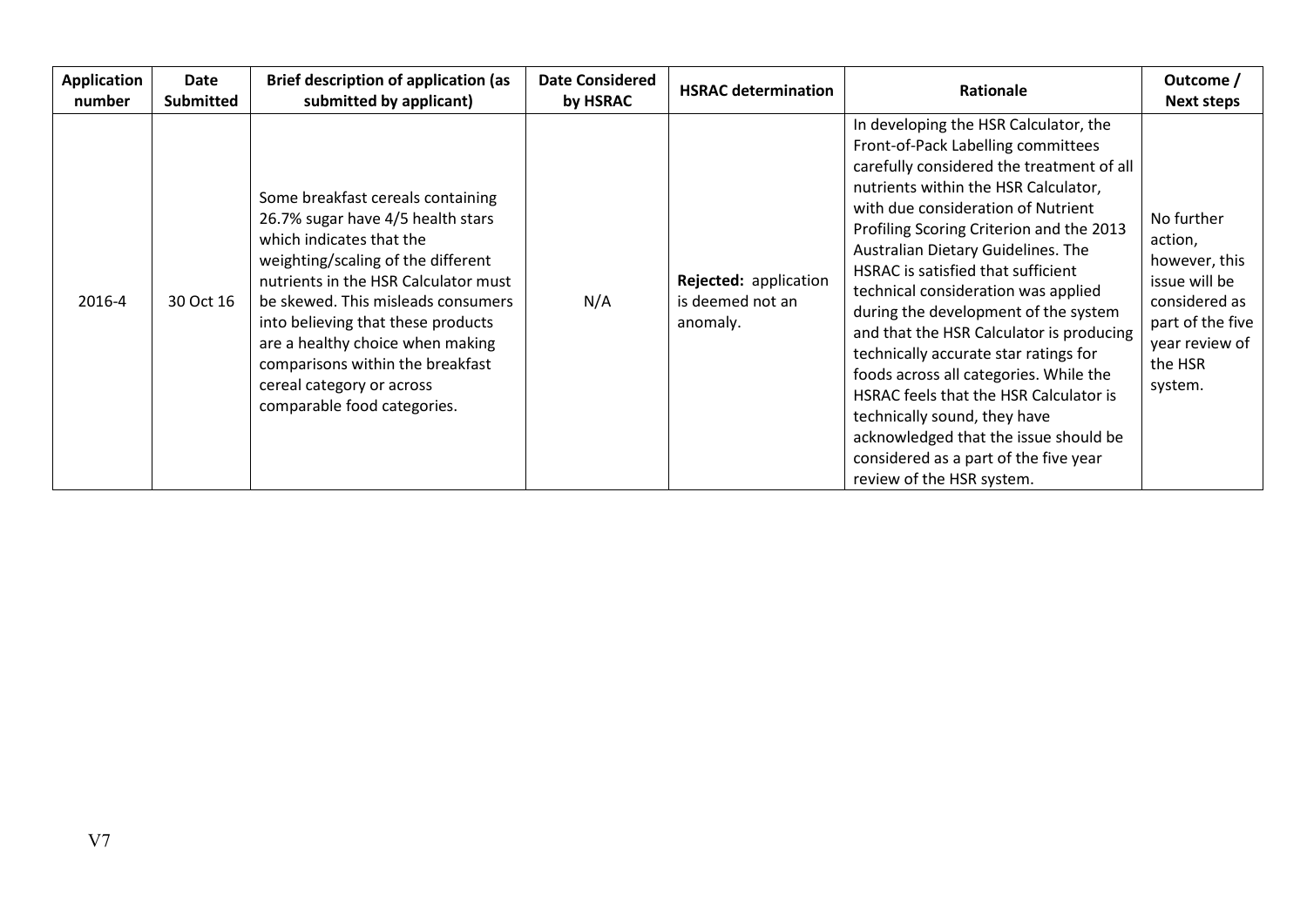| <b>Application</b><br>number | Date<br><b>Submitted</b> | <b>Brief description of application (as</b><br>submitted by applicant)                                                                                                                   | <b>Date Considered</b><br>by HSRAC | <b>HSRAC determination</b>                        | Rationale                                                                                                                                                                                                                                                                                                 | Outcome /<br><b>Next steps</b>                                                                                                                                                                                                                                                                                                     |
|------------------------------|--------------------------|------------------------------------------------------------------------------------------------------------------------------------------------------------------------------------------|------------------------------------|---------------------------------------------------|-----------------------------------------------------------------------------------------------------------------------------------------------------------------------------------------------------------------------------------------------------------------------------------------------------------|------------------------------------------------------------------------------------------------------------------------------------------------------------------------------------------------------------------------------------------------------------------------------------------------------------------------------------|
| 2016-5                       | 8 Dec 16                 | Some products categorised as a dairy<br>food (Category 2D) receive a lower<br>HSR than nutritionally similar dairy-<br>based products which fall into the<br>food category (Category 2). | 14-Feb-17                          | Accepted: application<br>is deemed an<br>anomaly. | HSRAC agreed that this is an anomaly as<br>per the agreed definition, however,<br>additional product data is required in<br>order to fully consider this issue and<br>potential solutions. HSRAC referred the<br>submission to the Technical Advisory<br>Group as a priority issue for it to<br>consider. | Following<br>provision of<br>relevant up to<br>date product<br>nutrient data,<br><b>HSRAC</b><br>considered<br><b>TAG</b> modelling<br>on potential<br>solutions and<br>agreed that<br>consultation<br>with dairy<br>manufacturers<br>is required. A<br>forum with<br>the dairy<br>industry is<br>currently<br>being<br>organised. |